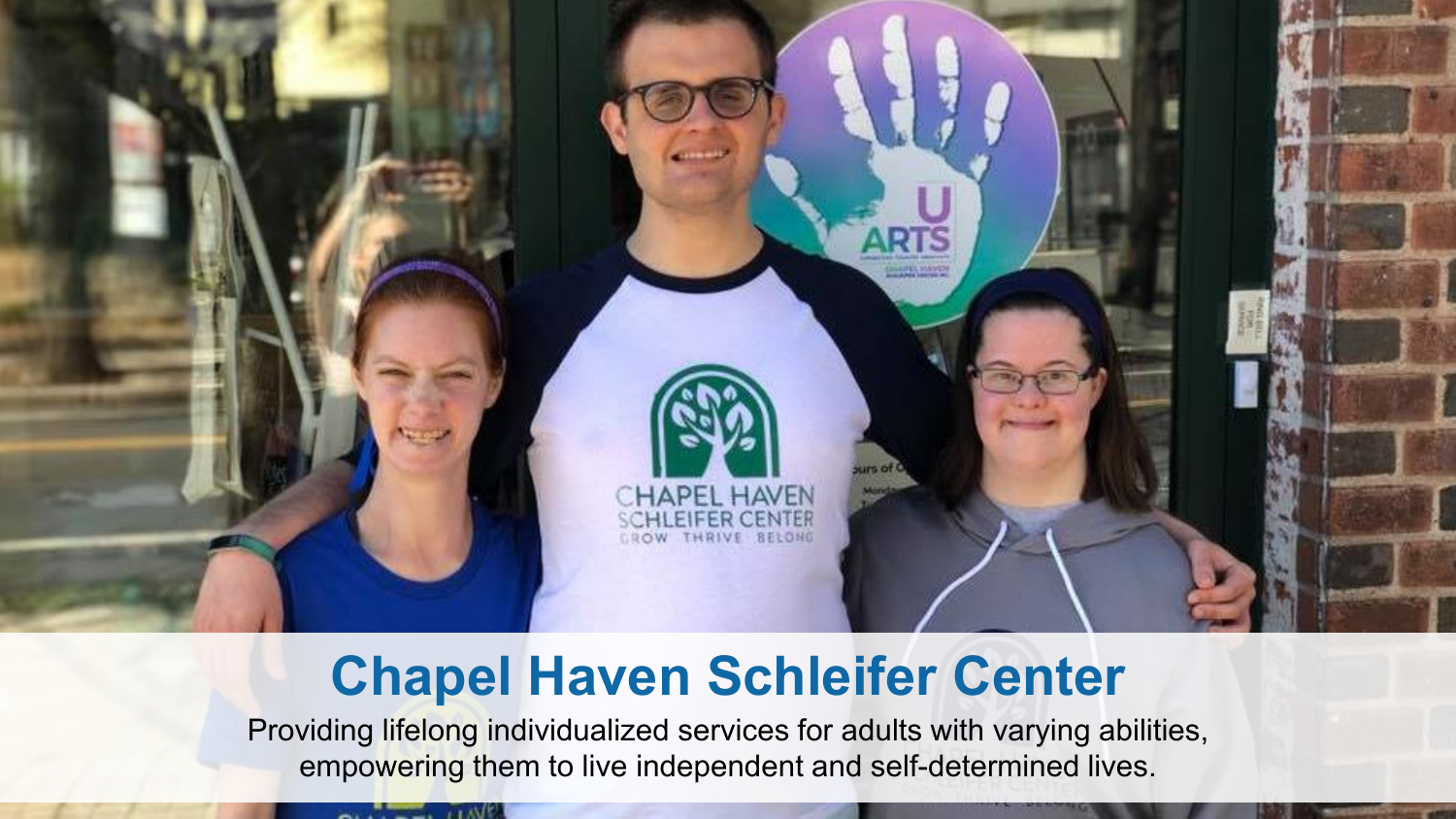# **Chapel Haven Program Options**

#### **Residential**

REACH – Residential Education at Chapel Haven ASAT – Asperger Syndrome Adult Transition SAIL – Schleifer Adult Independent Living

### **Day**

REACH Day ASAT Day Community Life Program Continuing Adult Education

#### **Additional Programs**

Chapel Haven Online Recreation Program Employment Program (CareerAbility) Supported Living Program ASAT Community Outreach Services

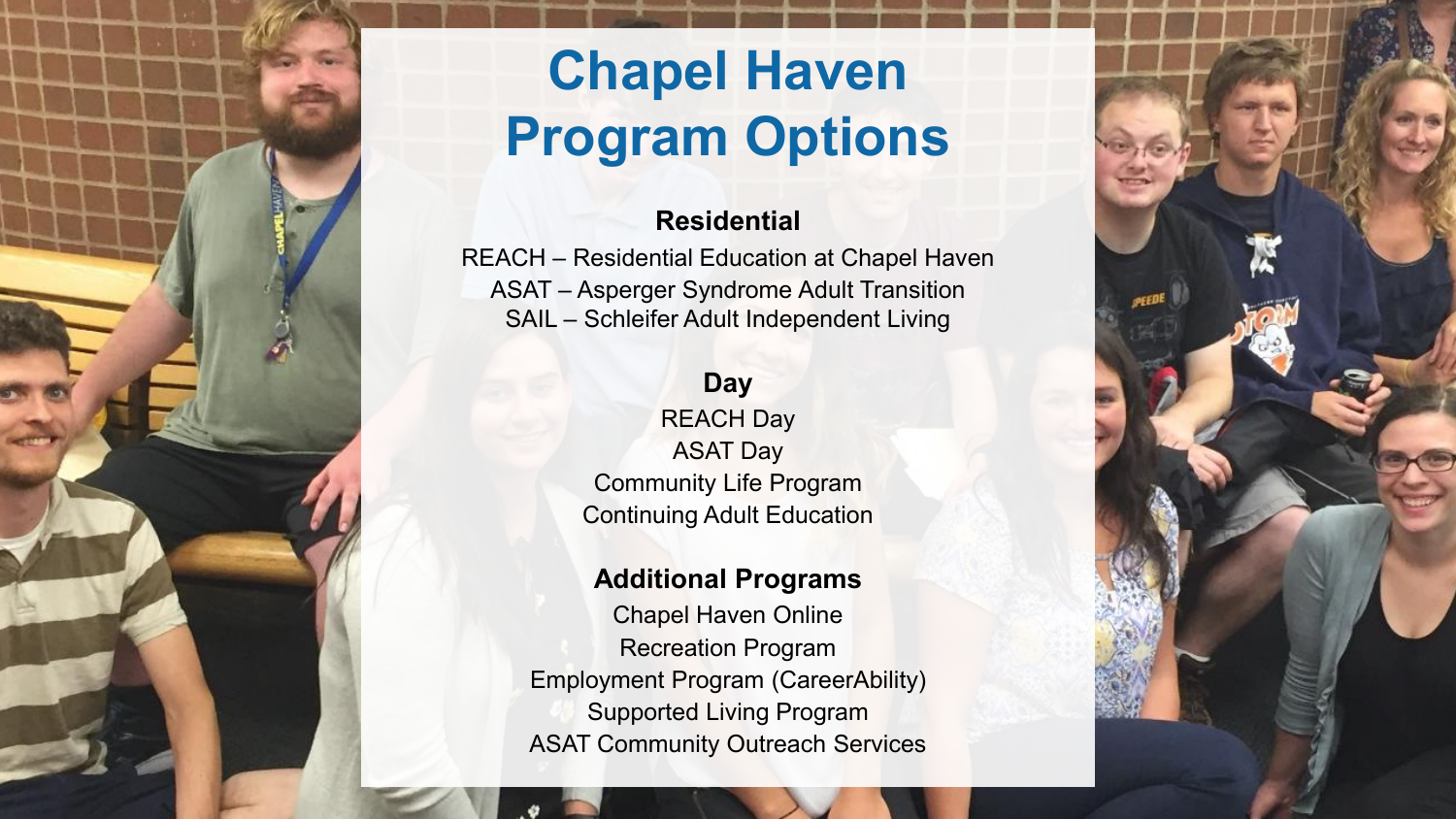

### **REACH**

- Serving adults with: intellectual & developmental disabilities, autism spectrum, Down syndrome, cerebral palsy
- Two year program with **flexibility based on the individual**
- **Approved by CT BOE** for transition programming
- Residential (\$75,000/yr) or day (\$45,000/yr) options
	- DDS DSO budget may be utilized for a small part of REACH residential tuition & need-based scholarships available
- **Apartment living** with roommates in a new, four-story residential & classroom campus – 24/7 support
- Emphasis on **functional academics, life skills, social communication, safety, recreation**
- After graduation, a range of a la carte options are available for continued education & support (via SLP or SAIL programs)

"I am very fortunate to be a part of an **amazing community** at Chapel Haven where I have friends! I live in a **great city** filled with lots of things to do and have an **awesome job**." *Kimber, REACH graduate*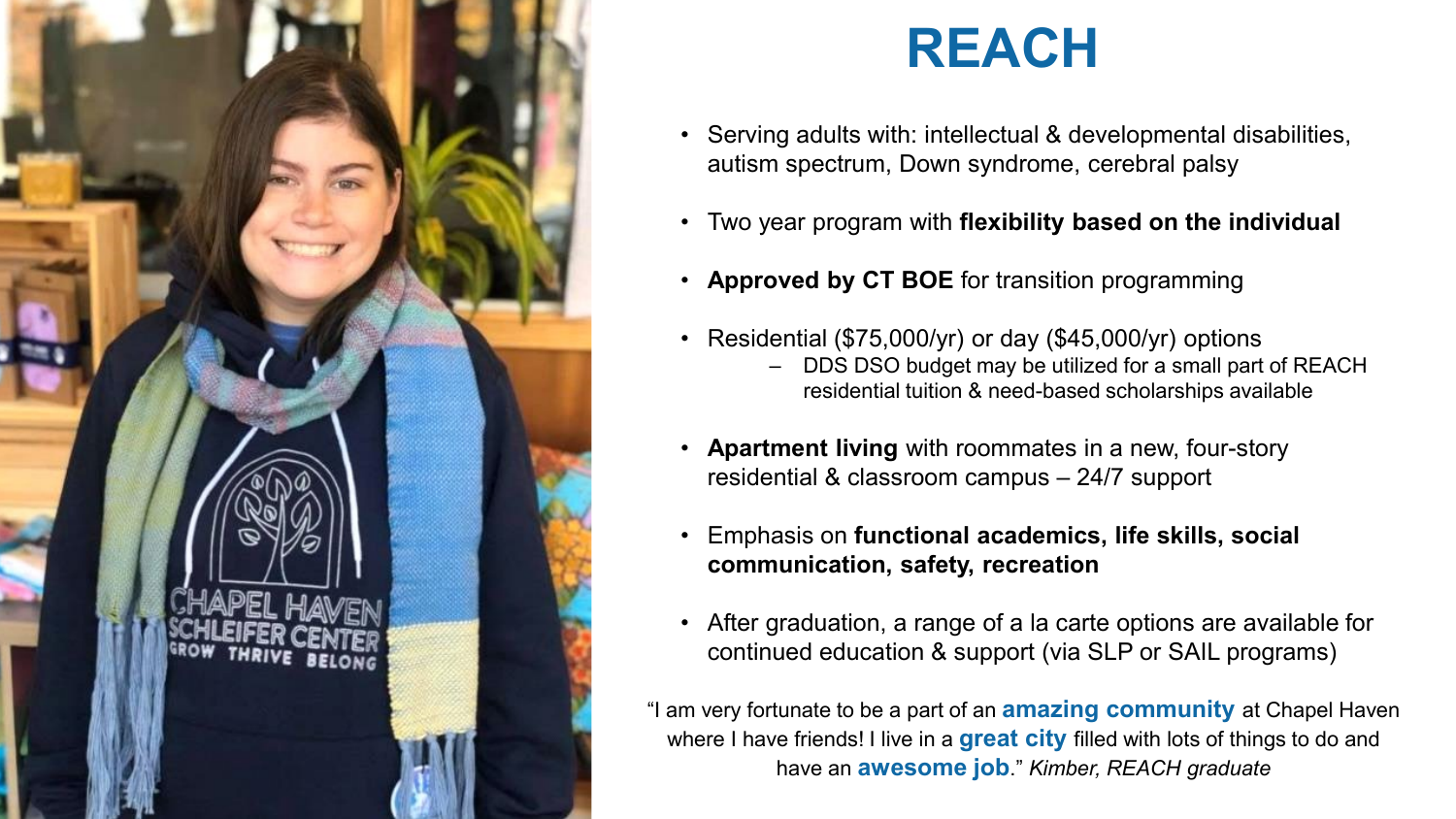

# **ASAT**

- Serving adults with: mild autism, Asperger syndrome, social communication disorders, executive functioning challenges, nonverbal learning disorders
- 6 week workshops = **flexible programming & cost**
- **Approved by CT BOE** for transition programming
- Residential w/ overnight support (\$72,500/yr), residential w/out overnight support (\$62,500/yr), or day (\$47,500/yr) options
- **Apartment living** with roommates on campus options with and without awake overnight staff
- Core curriculum domains: **life skills, self-determination, vocation/college success, social communication**
- After graduation, a range of a la carte options are available for continued education & support (via ASAT COS program)

"It's amazing how many **opportunities** I have in the Chapel Haven community. It makes me feel **proud of myself**, **accomplished**, and **fulfilled**." *John, ASAT graduate*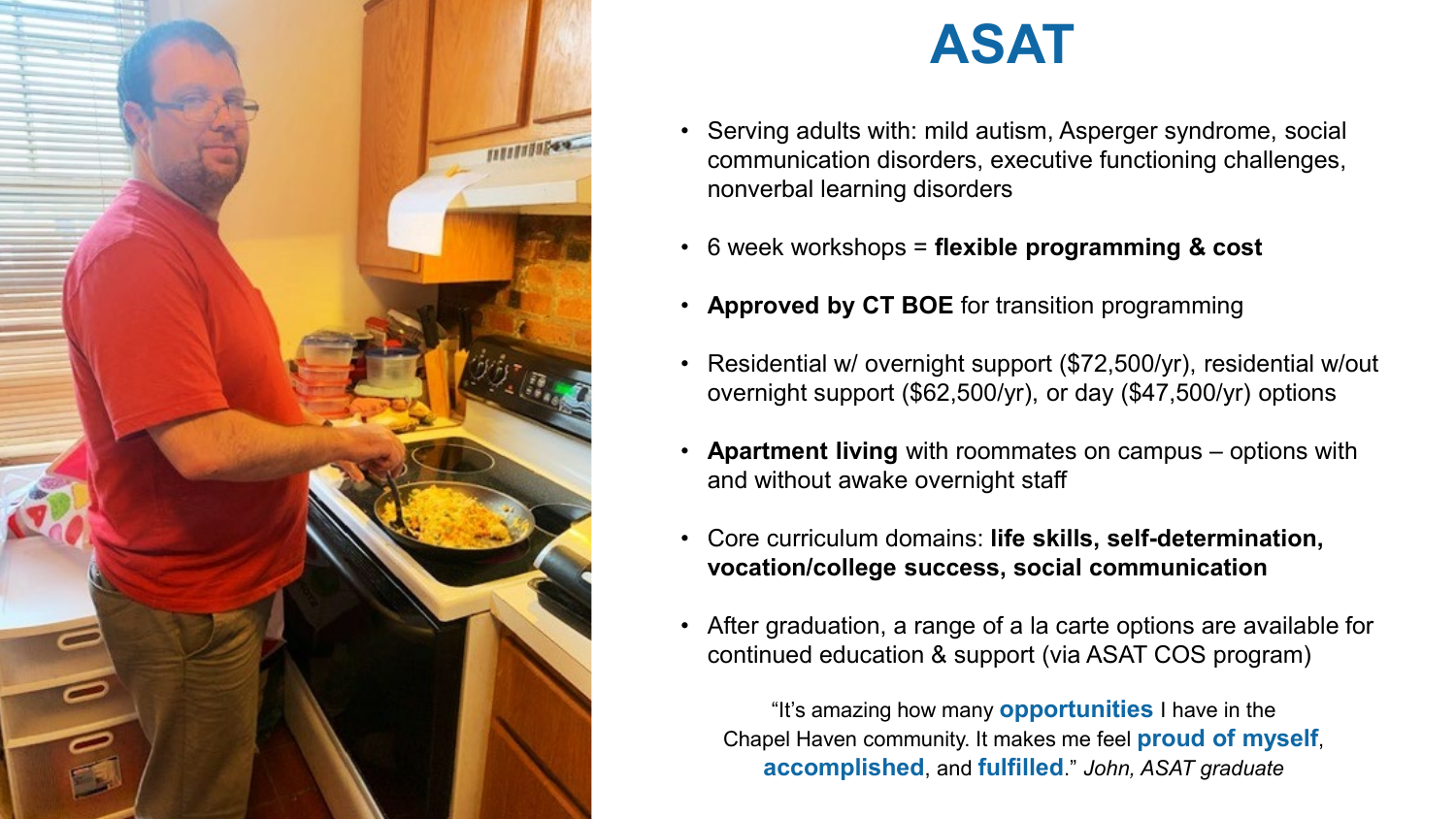

# **Additional Programs**

#### • **Chapel Haven Online**

– Join classes & recreation from your own home, anywhere in the world

#### • **Community Life Program**

- Structured community-focused day for adults not working or working limited hours
- DDS DSO funding can be utilized

#### • **Continuing Adult Education**

– Classes available from REACH & ASAT course catalogs

#### • **Recreation Program**

- Offers approximately 30 evening & weekend social activities & trips per month
- In-person and virtual options with costs ranging from \$60-90/mo

#### • **Employment Program (CareerAbility)**

– Supports vocational training & employment

#### • **Supported Living Program & ASAT COS**

- 80% of graduates transition into the New Haven community
- Supports based on individual needs & goals
- May choose to participate in CHSC programming listed above

#### • **SAIL**

– Tuition based on-campus supported living option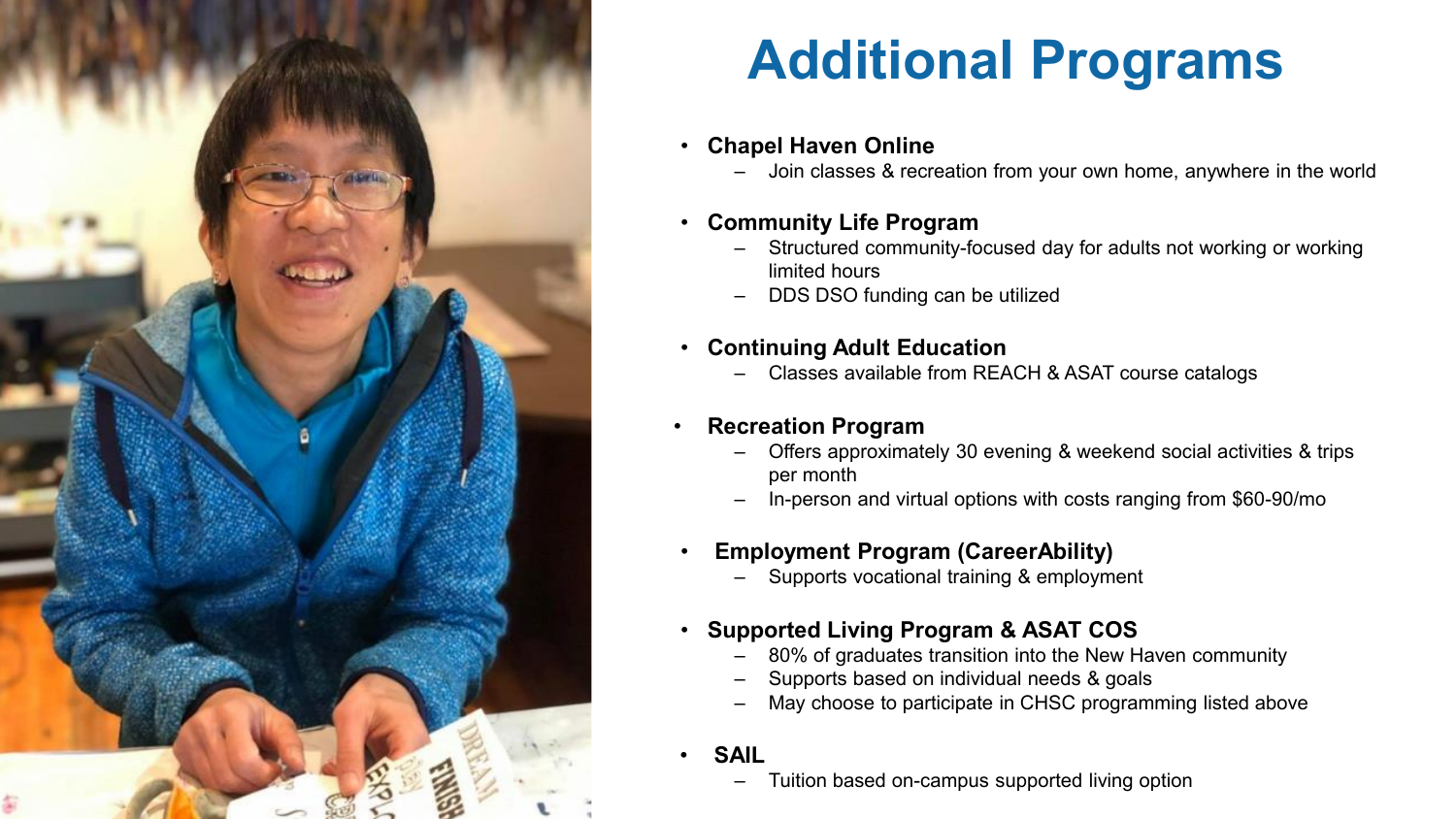

### **Admission Process**

#### **Ideal candidates are:**

Age 18+ Motivated to begin learning independent living Emotionally & behaviorally stable Proficient at basic safety skills in unsupervised setting

### **If you would like to apply:**

Submit intake paperwork Complete online application Visit campus for a tour Complete assessment period prior to acceptance

### **Questions?**

**Christy Chandler** *Director of Admissions* cchandler@chapelhaven.org 203-397-1714 x185